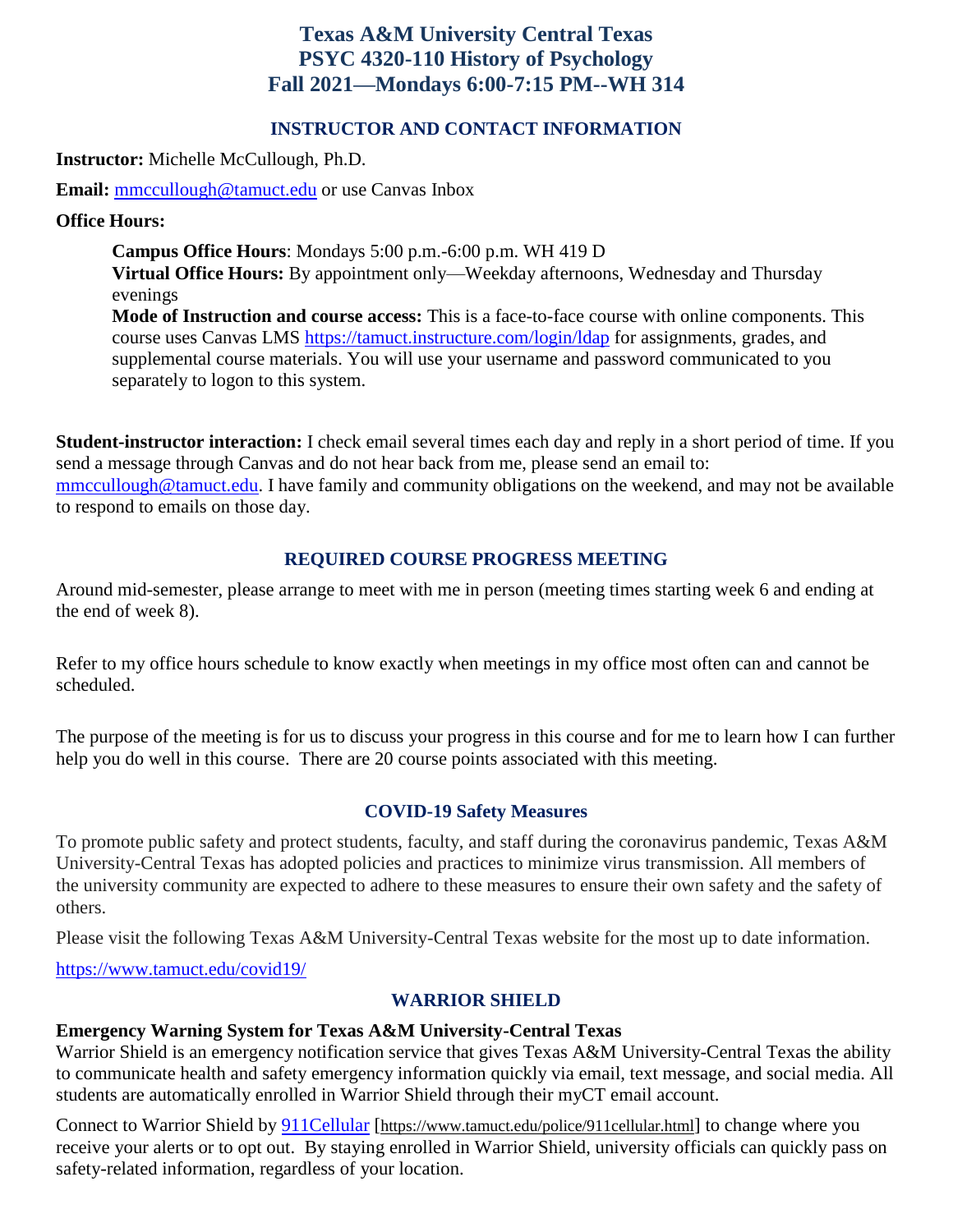#### **COURSE INFORMATION**

## **Course Overview and Description:** PSYC 4320-110 (History of Psychology)

**Course description**: (WI) An analysis of historical prescientific psychology in cultures, philosophy, and physiology as the foundations of scientific modern psychology, as those historical matters relate to the modern scientific psychological schools of thought (paradigms). Prerequisite(s): [PSYC](http://catalog.tamuct.edu/search/?P=PSYC%202301) [2301](http://catalog.tamuct.edu/search/?P=PSYC%202301) and [PHIL](http://catalog.tamuct.edu/search/?P=PHIL%201301) [1301](http://catalog.tamuct.edu/search/?P=PHIL%201301) o[r](http://catalog.tamuct.edu/search/?P=PHIL%202303) [2303,](http://catalog.tamuct.edu/search/?P=PHIL%202303) and [PSYC](http://catalog.tamuct.edu/search/?P=PSYC%203309) [3309](http://catalog.tamuct.edu/search/?P=PSYC%203309) [a](http://catalog.tamuct.edu/search/?P=PSYC%203309)nd Junior classification, or permission of department chair.

## **Course Objectives/SLOs:**

- 1. *Demonstrate factual knowledge of fundamental principles, generalizations, or theories regarding the history of psychology***.** Students will read about, identify, research, discuss asynchronously online, and write about theoretical concepts underlying several major school of thought (paradigms) in the history of psychology. Students will demonstrate their ability to identify key facts and theories, and will explain selected concepts and support them, in their Critical Thinking Writing Assignments/Critical Thinking Asynchronous Discussions. Students will also explain selected concepts and support them with the Eminent Person writing assignments. (Evaluated by all course writing assignments and discussions)
- 2. *Demonstrate an understanding and appreciation of intellectual/cultural activity in science regarding the development of modern psychology***.** Students will read about and independently research about 5 prominent psychological scientists who contributed to the development of modern psychology. Students will use their research to write an Eminent Person paper discussing the life, times, and theoretical contributions of each of the 5 selected psychological scientists. Students will also explain how the individual's contributions are related to later developments and current research in psychology. (Evaluated by 5 EPITHOP papers)
- 3. *Find and use resources for answering questions or solving problems***.** Students will identify resources and conduct research on self-selected topics in their Critical Thinking Writing Assignments/Critical Thinking Asynchronous Discussions. Students will also identify resources and conduct information research for their 5 Eminent Person papers. (Evaluated by all course writing assignments and discussions)
- 4. *Demonstrate skill in expressing oneself in writing and class discussions***.** Students will read and incorporate the information in the APA style manual in their writing. Students will incorporate the information from their research in their writing and class discussion participation. Students will express ideas in writing on the APA style of the Eminent Person papers and the textbook chapter related Reaction Journal Writing Assignments. (Evaluated by all course writing assignments and discussions)
- 5. *Analyze and critically evaluate ideas, arguments, and points of view***.** Students will write independent reflections of course materials. These reflections will require students to write/discuss explanations that include comparing and contrasting theories, analyzing parts of theories, and explaining one aspect of whole-person human psychology from two or more perspectives and evaluating which theory provides the best account of the one aspect of whole-person human psychology. Class members will also demonstrate these skills in critical thinking class discussion. (Evaluated by all course writing assignments and discussions)

## **Required Reading and Textbook(s):**

American Psychological Association. (2019). *Publication manual of the American Psychological Association*  (7th ed.). Washington, DC: Author. (ISBN: 978-1-4338-3216-1)

Schultz, D. P., & Schultz, S. E. (2016). A history of modern psychology (11<sup>th</sup> ed.). Belmont, CA: Wadsworth. ISBN: 978-1305630048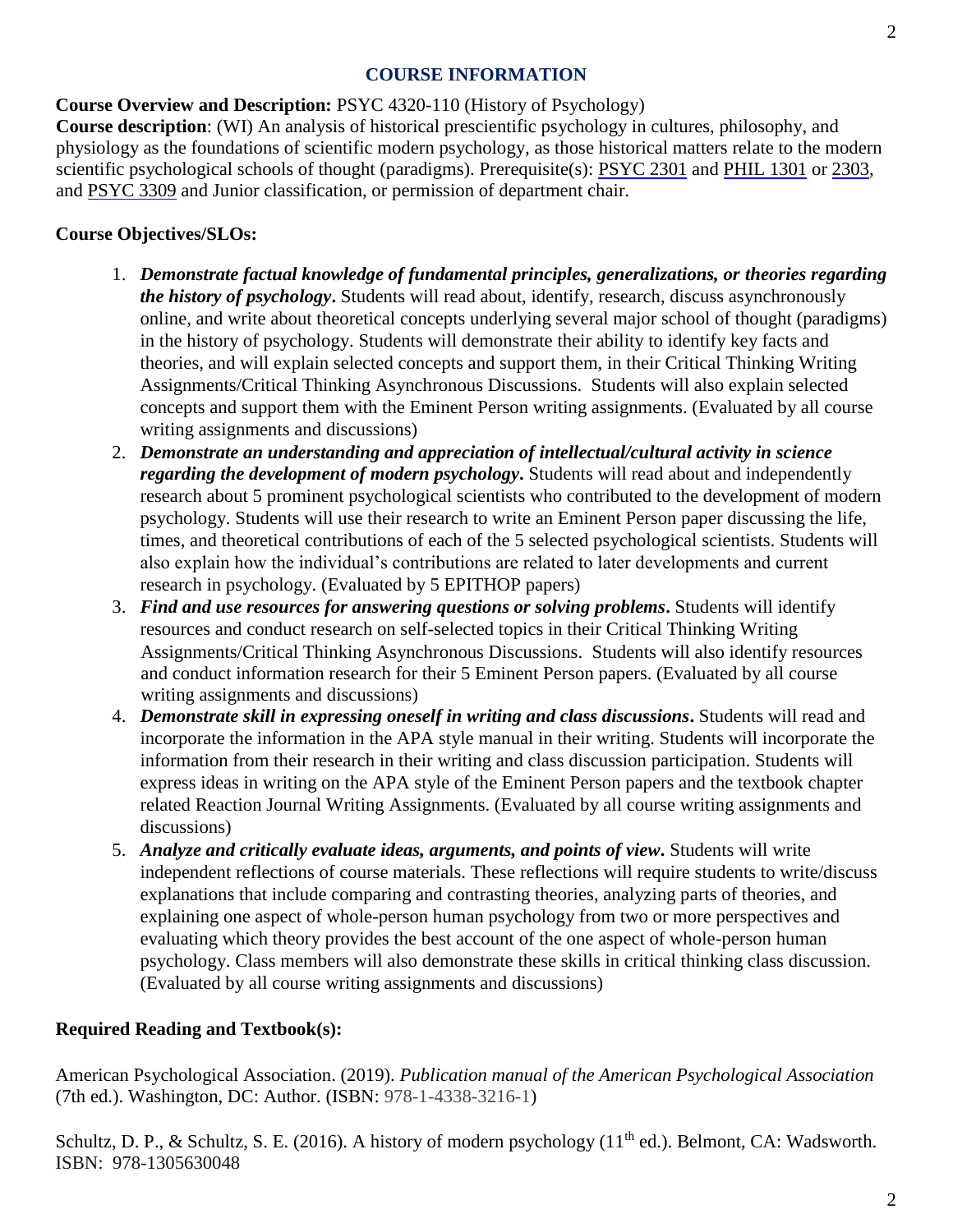*Required Readings from A History of Psychology by Ludy T. Benjamin, Jr. will be provided at our Canvas pages (Files link). (some parts of some pages did not scan effectively—just do your best to read those pages anyway)* 

*If you want to purchase this textbook it should be inexpensive as it is an older edition (the information that you need to get the correct edition is posted in the Ludy Benjamin folder (Canvas*→*left menu Files link*→*Ludy Benjamin folder).* 

*Handouts (Canvas "Files"--"Handouts" links)—At least look at each of these. You will find them to be helpful as you do your writing assignments. Talk with me in person via WebEx or call me (605-214-5627) if you want to understand any of the handouts better.*

Please purchase or rent our course textbooks as soon as possible. **You cannot pass this course without the textbooks**. Also, please do not use a previous or later edition of these textbooks, because the textbook content changes with each edition.

### **COURSE REQUIREMENTS**

**Course Learning and Evaluation Requirements:** 

**Textbook & Supplemental Readings—Online Discussion Writing Assignments (Your Self-Chosen Discussion Topics & 2 Substantive Replies to your classmates' Self-Chosen Discussion Topics Threads** (The total of these ten 40-point assignments is worth 40% of final course grade) [Total 400 points]

**End of Semester MFT Exam** (4% of final course grade) [Total 40 points]

**SONA Research Participation** (4% of final course grade) [Total 40 points]

**Course Progress Meeting** (2% of final course grade) [Total 20 points]

**Major Writing Assignments (Eminent Persons in Psychology)** (100 points each; Combined Major Writing Assignments are worth 50% of final course grade) [Total 500 points] These will be further explained at each assignment in Canvas.

**This is a Writing Instructive (WI) Course**, so writing will be an integral part of my instruction and our interactions. Writing will also be the fundamental way that I measure student mastery of course content. WI means that you will have many opportunities to work on improving your writing skills.

**Please do not submit any writing that you have previously submitted for any course, for any of your writing assignments for this course. A grade of zero will be earned for any writing assignments of this sort.** 

**Total Possible Points for Entire Course: 1000 points** 

**Grading Criteria Rubric and Conversion** 

**Online Research/Writing/Discussion Assignments, Major Writing Assignments, Course Progress Meeting, SONA Research Participation, MFT Exam = Final Course Grade**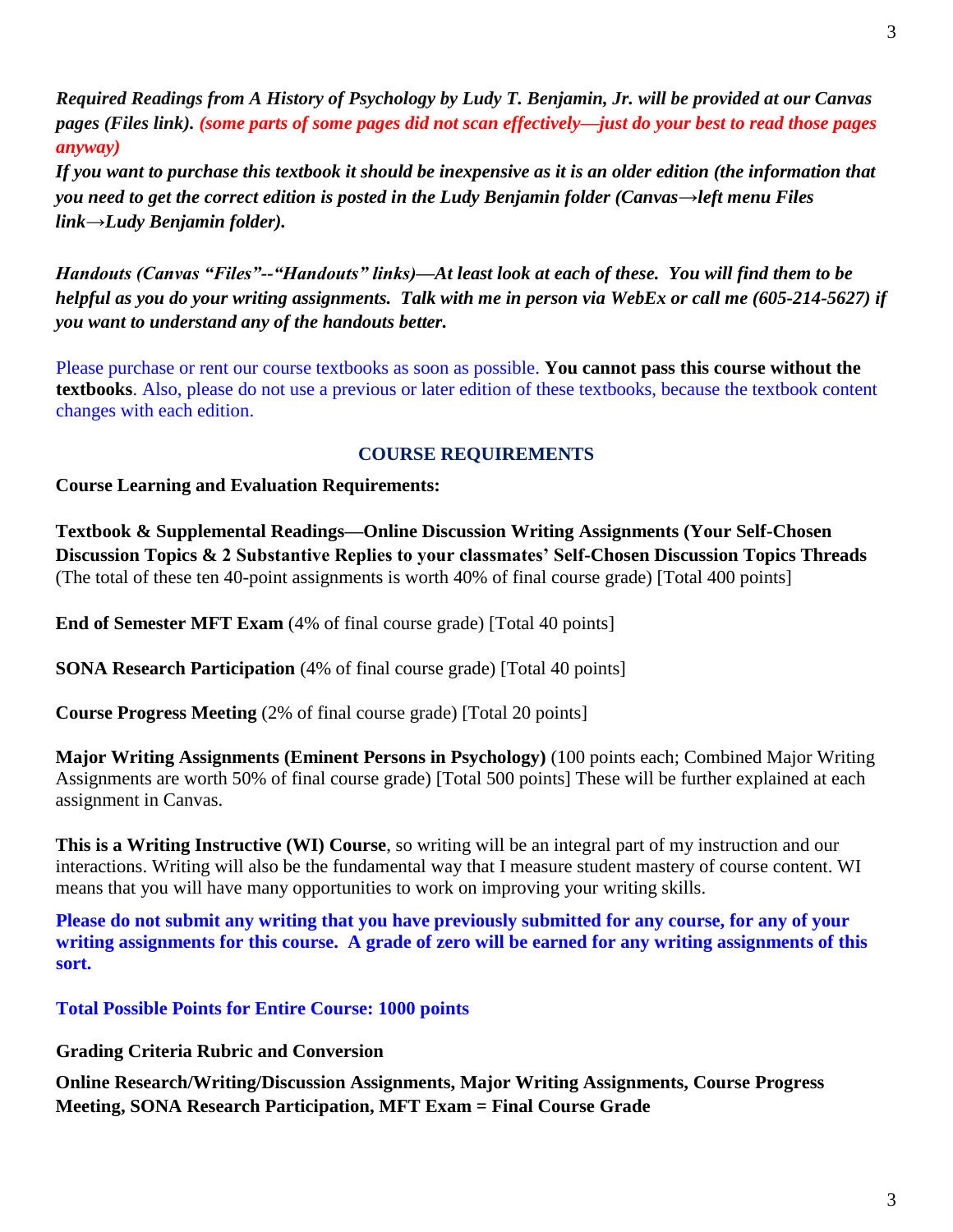$A = 90-100\%$  (900-1000 points) (Outstanding Course Scholarship)

 $B = 80-89.99\%$  (800-899.99 points) (Good Course Scholarship)

 $C = 70-79.99\%$  (700-799.99 points) (Satisfactory Course Scholarship)

 $D = 60-69.99\%$  (600-699.99 points) (Marginal Course Scholarship)

 $F =$  below 60% (0-599.99 points) (Course Failure)

(In rare/valid instances an Incomplete (I) will be given if the appropriate conditions are met. The missing work must be completed in 30 days or the (I) will automatically become an F).

## *I do not round grades up to the next grade at the end of the semester. Any requests for "bumping up" grades will not be given a reply.*

### **Posting of Grades**

Writing Assignment Grades will mainly post 72 hours after the due date has passed, or before that time when possible.

Final Course Grades will be submitted to the registrar usually within 48 hours after the course end date.

### **Grading Policies**

Dr. McCullough will accept most late assignments. After an assignment deadline has passed, a deduction of 10% of your earned grade is applied for each day the assignment is late.

## **COURSE OUTLINE AND CALENDAR**

### **Weekly graded assignments are due in a Canvas dropbox by specific days and times that vary. Be sure to remain aware when each graded assignment is due**

| <b>MODULE DATES</b>          | DISCUSS./ASSIGN./ACTIV.                                             | <b>READINGS/GRADED ASSIGNMENTS</b>                                                                                 |
|------------------------------|---------------------------------------------------------------------|--------------------------------------------------------------------------------------------------------------------|
|                              |                                                                     | 1. Read Textbook (S&S Chapter 1)                                                                                   |
| Week 1                       | <b>Foundations/Introduction</b>                                     | 2. Read Supplemental Reading (LB, C-1)                                                                             |
| 23-29 August                 | (Continuity & Context)                                              |                                                                                                                    |
|                              |                                                                     | 1. Research/Write/Post (CT Topics)                                                                                 |
| Week 2                       | <b>Report on and Discuss</b>                                        | $(S&S, C-1)$ and $(LB, C-1)$                                                                                       |
| <b>30 August-5 September</b> | <b>Previous Week's Readings</b>                                     |                                                                                                                    |
|                              |                                                                     | <b>Your Self-Chosen Topics (from the assigned chapters)</b><br>Discussion Thread is Due to be posted at our Canvas |
|                              |                                                                     | course page by Friday, 11:55 p.m.<br><b>Points Lost for Late Submission Your</b>                                   |
|                              |                                                                     | Substantive minimum of 2 replies to your classmates                                                                |
|                              |                                                                     | Discussion Threads are to be posted at our Canvas                                                                  |
|                              |                                                                     | course page by Sunday, 11:55 p.m.                                                                                  |
| Week 3                       |                                                                     |                                                                                                                    |
|                              | <b>Report on and Discuss</b><br><b>Previous Week's Readings and</b> | 1. Read Supplemental Reading (LB, C-2)                                                                             |
| <b>6-12 September</b>        | Writing(s)                                                          | 2. Read Textbook $(S&S, C-2 & C-3)$                                                                                |
|                              |                                                                     | 3. Research/Write/Post (CT Topics)                                                                                 |
|                              |                                                                     | $(S&S, C-2 \text{ and } C-3)$ and $(LB, C-2)$                                                                      |
|                              |                                                                     | <b>Your Self-Chosen Topics (from the assigned chapters)</b>                                                        |
|                              |                                                                     | Discussion Thread is Due to be posted at our Canvas                                                                |
|                              |                                                                     | course page by Friday, 11:55 p.m.                                                                                  |
|                              |                                                                     | <b>Points Lost for Late Submission Your</b><br>Substantive minimum of 2 replies to your classmates                 |
|                              |                                                                     | Discussion Threads are to be posted at our Canvas                                                                  |
|                              |                                                                     | course page by Sunday, 11:55 p.m.                                                                                  |
|                              |                                                                     |                                                                                                                    |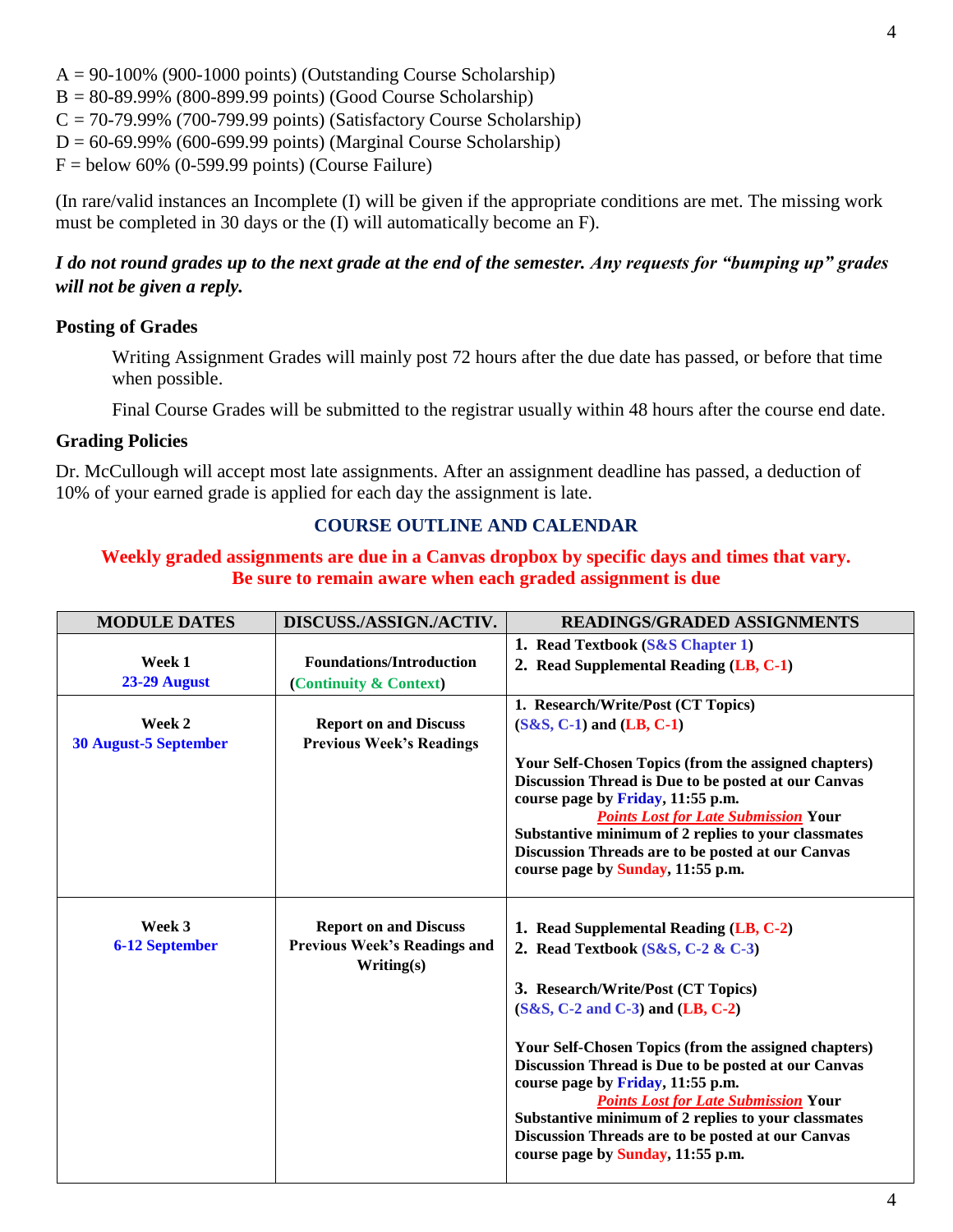| Week 4<br>13-19 September        | <b>Report on and Discuss</b><br><b>Previous Week's Readings and</b><br>Writing(s)                            | 1. Read Supplemental Reading (LB, C-3)<br>2. Read Textbook $(S&S, C-4 & C-5)$<br>3. Research/Write/Post (CT Topics)<br>$(S&S, C-4 \text{ and } C-5)$ and $(LB, C-3)$<br>Your Self-Chosen Topics (from the assigned chapters)<br>Discussion Thread is Due to be posted at our Canvas<br>course page by Friday, 11:55 p.m.<br><b>Points Lost for Late Submission Your</b><br>Substantive minimum of 2 replies to your classmates<br>Discussion Threads are to be posted at our Canvas<br>course page by Sunday, 11:55 p.m.                                          |
|----------------------------------|--------------------------------------------------------------------------------------------------------------|-------------------------------------------------------------------------------------------------------------------------------------------------------------------------------------------------------------------------------------------------------------------------------------------------------------------------------------------------------------------------------------------------------------------------------------------------------------------------------------------------------------------------------------------------------------------|
| Week 5<br>20-26 September        | <b>Report on and Discuss</b><br><b>Previous Week's Readings and</b><br>Writing(s)                            | Read Supplemental Reading (LB, C-4 and C-5)<br>L.<br>$\overline{2}$ .<br>Read Textbook (S&S, C-6 and C-7)<br>3.<br><b>Research/Write/Post (CT Topics)</b><br>$(S&S, C-6$ and $C-7)$ and $(LB, C-4$ and $C-5)$<br>Your Self-Chosen Topics (from the assigned chapters)<br>Discussion Thread is Due to be posted at our Canvas<br>course page by Friday, 11:55 p.m.<br><b>Points Lost for Late Submission Your</b><br>Substantive minimum of 2 replies to your classmates<br>Discussion Threads are to be posted at our Canvas<br>course page by Sunday, 11:55 p.m. |
| Week 6<br>27 September-3 October | <b>Report on and Discuss</b><br><b>Previous Week's Readings and</b><br>Writing(s)                            | 1. Research/Write EP, 1800-Present (Biological or<br><b>Gestalt Paradigm--see Paradigm handout)</b><br>This Eminent Person in the History of<br>Psychology (EPITHOP) Writing Assignment is to be<br>posted at our Canvas course page by Sunday, 11:55 p.m.<br><b>Points Lost for Late Submission</b>                                                                                                                                                                                                                                                              |
| Week 7<br>4-10 October           | <b>Report on and Discuss</b><br><b>Previous Week's Readings,</b><br>Writing(s), and<br><b>Eminent Person</b> | 1. Read Supplemental Reading (LB, C-6)<br>2. Read Textbook (S&S, C-8)<br>3. Research/Write/Post (CT Topics)<br>$(S&S, C-8)$ and $(LB, C-6)$<br>Your Self-Chosen Topics (from the assigned chapters)<br>Discussion Thread is Due to be posted at our Canvas<br>course page by Friday, 11:55 p.m.<br><b>Points Lost for Late Submission</b><br>Your Substantive minimum of 2 replies to your<br>classmates Discussion Threads are to be posted at our<br>Canvas course page by Sunday, 11:55 p.m.                                                                   |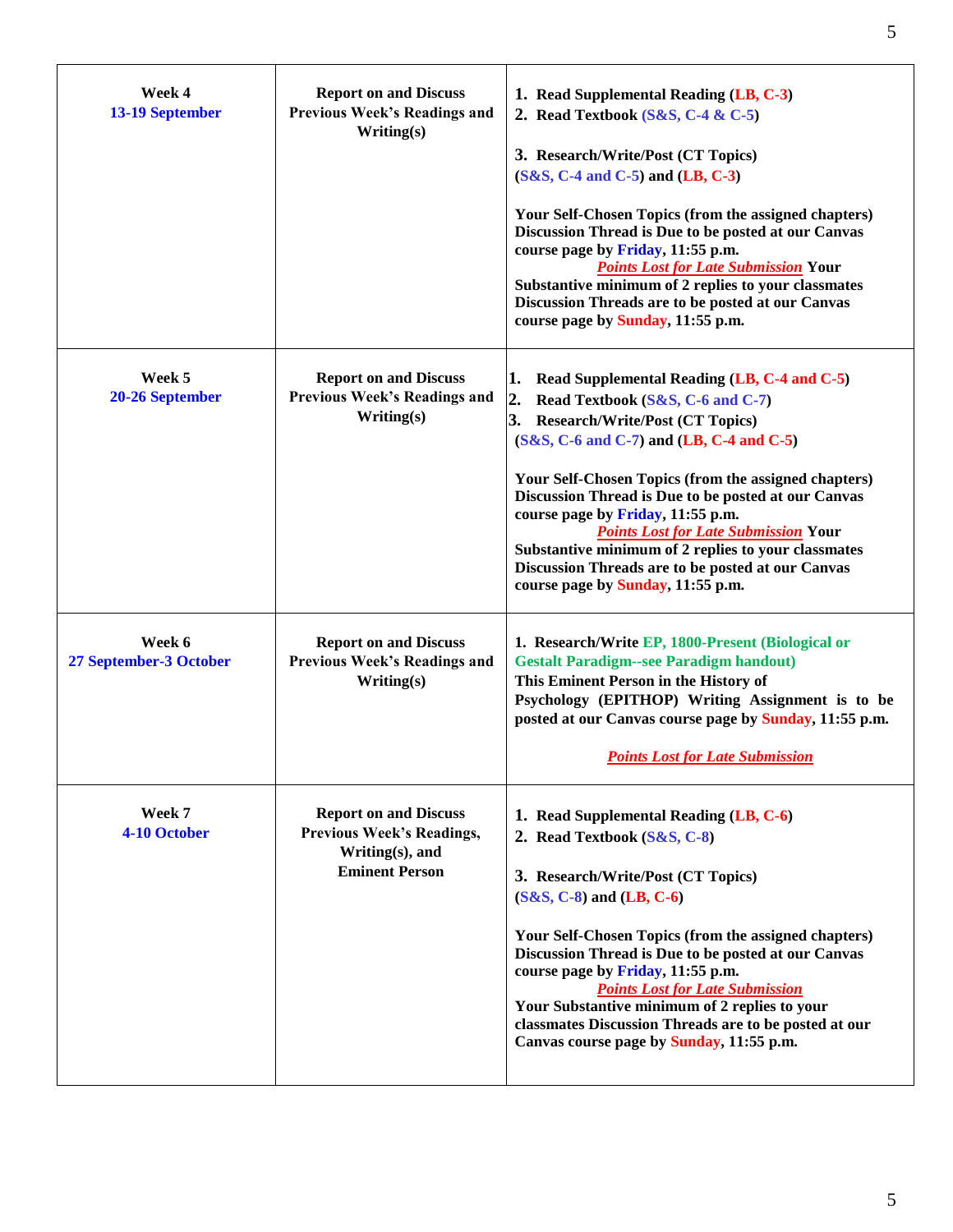| Week 8<br>11-17 October        | <b>Report on and Discuss</b><br><b>Previous Week's Readings and</b><br>Writing(s)                            | 1. Read Supplemental Reading (LB, C-8)<br>2. Read Textbook (S&S, C-9, C-10, and C-11)<br>3. Research/Write/Post (CT Topics)<br>(S&S, C-9, C-10, and C-11) and (LB, C-8)<br><b>Your Self-Chosen Topics (from the assigned chapters)</b><br>Discussion Thread is Due to be posted at our Canvas<br>course page by Friday, 11:55 p.m.<br><b>Points Lost for Late Submission</b><br>Your Substantive minimum of 2 replies to your<br>classmates Discussion Threads are to be posted at our<br>Canvas course page by Sunday, 11:55 p.m. |
|--------------------------------|--------------------------------------------------------------------------------------------------------------|------------------------------------------------------------------------------------------------------------------------------------------------------------------------------------------------------------------------------------------------------------------------------------------------------------------------------------------------------------------------------------------------------------------------------------------------------------------------------------------------------------------------------------|
| Week 9<br>18-24 October        | <b>Report on and Discuss</b><br><b>Previous Week's Readings and</b><br>Writing(s)                            | 1. Research/Write EP, 1800-Present (Behavioral<br><b>Paradigm--see Paradigm handout)</b><br>This Eminent Person in the History of<br>Psychology (EPITHOP) Writing Assignment is to be<br>posted at our Canvas course page by Sunday, 11:55 p.m.<br><b>Points Lost for Late Submission</b>                                                                                                                                                                                                                                          |
| Week 10<br>25-30 October       | <b>Report on and Discuss</b><br><b>Previous Week's Readings,</b><br>Writing(s), and<br><b>Eminent Person</b> | 1. Read Supplemental Reading (LB, C-7)<br>2. Read Textbook $(S&S, C-13$ and $C-14)$<br>3. Research/Write/Post (CT Topics)<br>(S&S, C-13 and C-14) and (LB, C-7)<br>Your Self-Chosen Topics (from the assigned chapters)<br>Discussion Thread is Due to be posted at our Canvas<br>course page by Friday, 11:55 p.m.<br><b>Points Lost for Late Submission</b><br>Your Substantive minimum of 2 replies to your<br>classmates Discussion Threads are to be posted at our<br>Canvas course page by Sunday, 11:55 p.m.                |
| Week 11<br><b>1-7 November</b> | <b>Report on and Discuss</b><br><b>Previous Week's Readings and</b><br>Writing(s)                            | 1. Read Supplemental Reading (LB, C-9)<br>2. Read Textbook (S&S, C-12)<br>3. Research/Write/Post (CT Topics)<br>$(S&S, C-12)$ and $(LB, C-9)$<br><b>Your Self-Chosen Topics (from the assigned chapters)</b><br>Discussion Thread is Due to be posted at our Canvas<br>course page by Friday, 11:55 p.m.<br><b>Points Lost for Late Submission</b><br>Your Substantive minimum of 2 replies to your<br>classmates Discussion Threads are to be posted at our<br>Canvas course page by Sunday, 11:55 p.m.                           |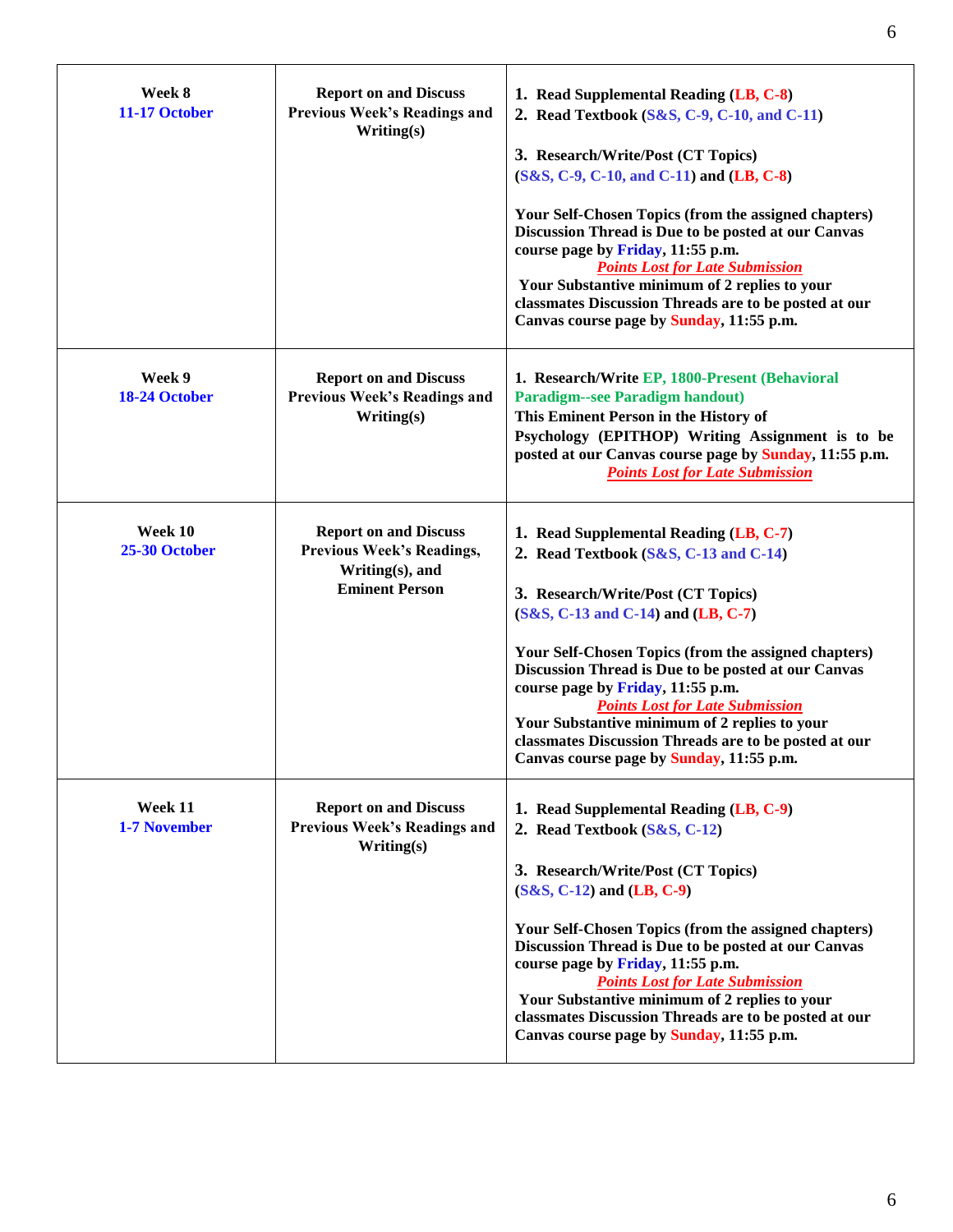| Week 12<br><b>8-14 November</b>                               | <b>Report on and Discuss</b><br><b>Previous Week's Readings and</b><br>Writing(s)<br>Your MFT Exam Sign Up-<br><b>Online</b>                                   | 1. Research/Write EP, 1800-Present (Psychodynamic<br><b>Paradigm--see Paradigm handout)</b><br>This Eminent Person in the History of<br>Psychology (EPITHOP) Writing Assignment is to be<br>posted at our Canvas course page by Sunday, 11:55 p.m.<br><b>Points Lost for Late Submission</b>                                                                                                                                                                                                                                                                                                                                                                                                                   |
|---------------------------------------------------------------|----------------------------------------------------------------------------------------------------------------------------------------------------------------|----------------------------------------------------------------------------------------------------------------------------------------------------------------------------------------------------------------------------------------------------------------------------------------------------------------------------------------------------------------------------------------------------------------------------------------------------------------------------------------------------------------------------------------------------------------------------------------------------------------------------------------------------------------------------------------------------------------|
| Week 13<br><b>15-21 November</b>                              | <b>Report on and Discuss</b><br><b>Previous Week's Readings,</b><br>Writing(s), and<br><b>Eminent Person</b><br><b>Your MFT Exam Sign Up-</b><br><b>Online</b> | 1. Read Supplemental Reading (LB, C-11)<br>2. Read Textbook (S&S, C-15)<br>3. Research/Write/Post (CT Topics)<br>$(S&S, C-15)$ and $(LB, C-11)$<br>Your Self-Chosen Topics (from the assigned chapters)<br>Discussion Thread is Due to be posted at our Canvas<br>course page by Friday, 11:55 p.m.<br><b>Points Lost for Late Submission</b><br>Your Substantive minimum of 2 replies to your<br>classmates Discussion Threads are to be posted at our<br>Canvas course page by Sunday, 11:55 p.m.                                                                                                                                                                                                            |
| Week 14<br>22-28 November                                     | <b>Report on and Discuss</b><br><b>Previous Week's Readings and</b><br>Writing(s)<br><b>Your MFT Exam</b><br><b>Sign Up-Online</b>                             | 1. Research/Write EP, 1800-Present (Humanistic or<br><b>I/O-Applied Paradigm)</b><br>This Eminent Person in the History of<br>Psychology (EPITHOP) Writing Assignment is to be<br>posted at our Canvas course page by Sunday, 11:55 p.m.<br><b>Points Lost for Late Submission</b>                                                                                                                                                                                                                                                                                                                                                                                                                             |
| <b>THANKSGIVING</b><br>25-26 November<br><b>Campus Closed</b> |                                                                                                                                                                |                                                                                                                                                                                                                                                                                                                                                                                                                                                                                                                                                                                                                                                                                                                |
| Week 15<br><b>29 November-</b><br><b>5 December</b>           | <b>Report on and Discuss</b><br><b>Previous Week's Readings and</b><br>Writing(s)<br><b>Take Your</b><br><b>MFT Exam</b><br>Monday, Tuesday, Thursday<br>Only  | <b>Read Supplemental Reading (LB, C-10)</b><br>1.<br>Research/Write/Post (CT Topic) (LB, C-10)<br>2.<br>Your Self-Chosen Topic (from the assigned chapter)<br>Discussion Thread is Due to be posted at our Canvas<br>course page by Friday, 11:55 p.m.<br><b>Points Lost for Late Submission Your</b><br>Substantive minimum of 2 replies to your classmates<br>Discussion Threads are to be posted at our Canvas<br>course page by Sunday, 11:55 p.m.<br>Research and then report next week in class discussion<br><b>3.</b><br>about the cultural influence of your assigned major<br>world religion on modern psychology in the areas of<br>the world where that religion is a large cultural<br>influence. |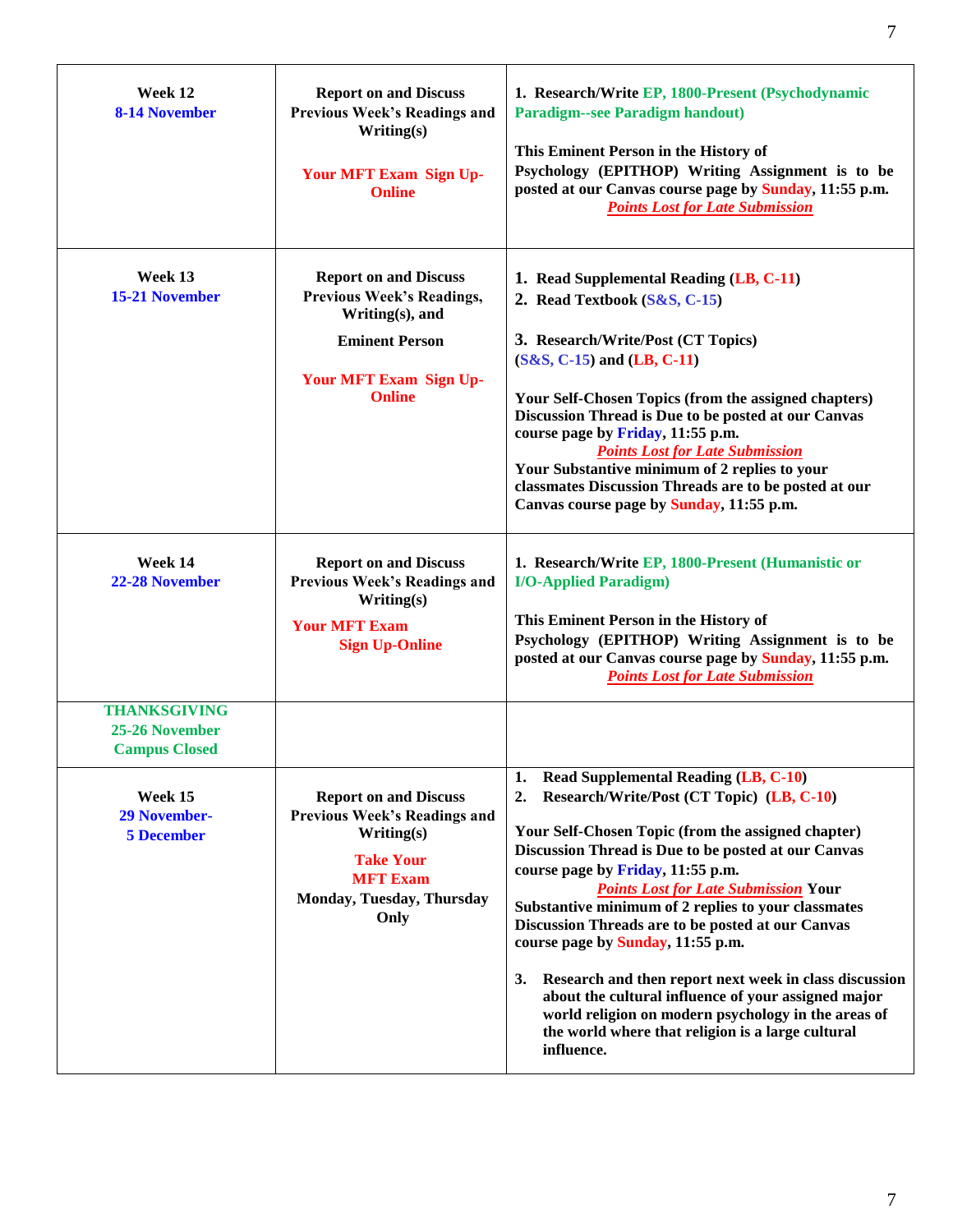| Week 16<br><b>Report on and Discuss</b><br><b>Previous Week's Readings,</b><br><b>6-10 December</b><br>Writing $(s)$ , and | 1. MFT Exam (last day is Tuesday)<br>2. Research/Write EP, 1800-Present (Cognitive or |                                                                                                                                                                                                      |
|----------------------------------------------------------------------------------------------------------------------------|---------------------------------------------------------------------------------------|------------------------------------------------------------------------------------------------------------------------------------------------------------------------------------------------------|
| (Course Ends Friday)                                                                                                       | <b>Eminent Person</b><br><b>MFT Exam End</b><br>Tuesday,<br><b>8 December</b>         | SocioCultural Paradigm--see Paradigm handout)<br>This Eminent Person in the History of<br>Psychology (EPITHOP) Writing Assignment is to be<br>posted at our Canvas course page by Friday, 11:55 p.m. |

## **Important University Dates**

| August 23, 2021   | Add, Drop, and Late Registration Begins for 16- and First 8-week Classes \$25       |
|-------------------|-------------------------------------------------------------------------------------|
|                   | Fee assessed for late registrants                                                   |
| August 23, 2021   | <b>Classes Begin for Fall Semester</b>                                              |
| August 25, 2021   | Deadline for Add, Drop, and Late Registration for 16- and First 8-Week Classes      |
| August 30, 2021   | Deadline to Drop First 8-week Classes with No Record                                |
| September 6, 2021 | Labor Day (University open and classes will be held)                                |
| September 7, 2021 | Deadline to drop 16-week Classes with No Record                                     |
| October 19, 2021  | Deadline for Graduation Application for Fall Ceremony Participation                 |
| November 1, 2021  | Deadline for GRE/GMAT Scores to Graduate School Office                              |
| November 1, 2021  | <b>Registration Opens for Spring Semester</b>                                       |
| November 5, 2021  | Deadline to Drop 16-Week Classes with a Quit $(Q)$ or Withdraw $(W)$                |
| November 11, 2021 | <b>Veteran's Day (University Closed)</b>                                            |
| November 20, 2021 | Deadline for Final Committee-Edited Theses Fall Semester with Committee             |
|                   | Approval Signatures to Graduate School Office                                       |
| November 25-26    | <b>Thanksgiving (University Closed)</b>                                             |
| November 29, 2021 | Deadline to Drop Second 8-Week Classes with a Quit (Q) or Withdraw (W)              |
| December 10, 2021 | Deadline to Withdraw from University for 16- and Second 8-Week Classes              |
| December 10, 2021 | <b>Fall Semester Ends</b>                                                           |
| December 10, 2021 | Deadline for Applications for Tuition Rebate for Fall Graduation (5pm)              |
| December 10, 2021 | Deadline for Fall Degree Conferral Applications to the Registrar's Office \$20 Late |
|                   | <b>Application Fee</b>                                                              |
| December 10, 2021 | Fall Commencement Ceremony Bell County Expo 7 pm                                    |
| December 24-31    | Winter Break (University Closed)                                                    |

## **TECHNOLOGY REQUIREMENTS AND SUPPORT**

# **Technology Requirements**

This course will use the A&M-Central Texas Instructure Canvas learning management system. Logon to A&M-Central Texas Canvas [ **[https://tamuct.instructure.com](https://tamuct.instructure.com/)** ].

**Username:** Your MyCT username (xx123 or everything before the "@" in your MyCT e-mail address) **Password:** Your MyCT password

**We strongly recommend the latest versions of Chrome or Firefox browsers. Canvas no longer supports any version of Internet Explorer.**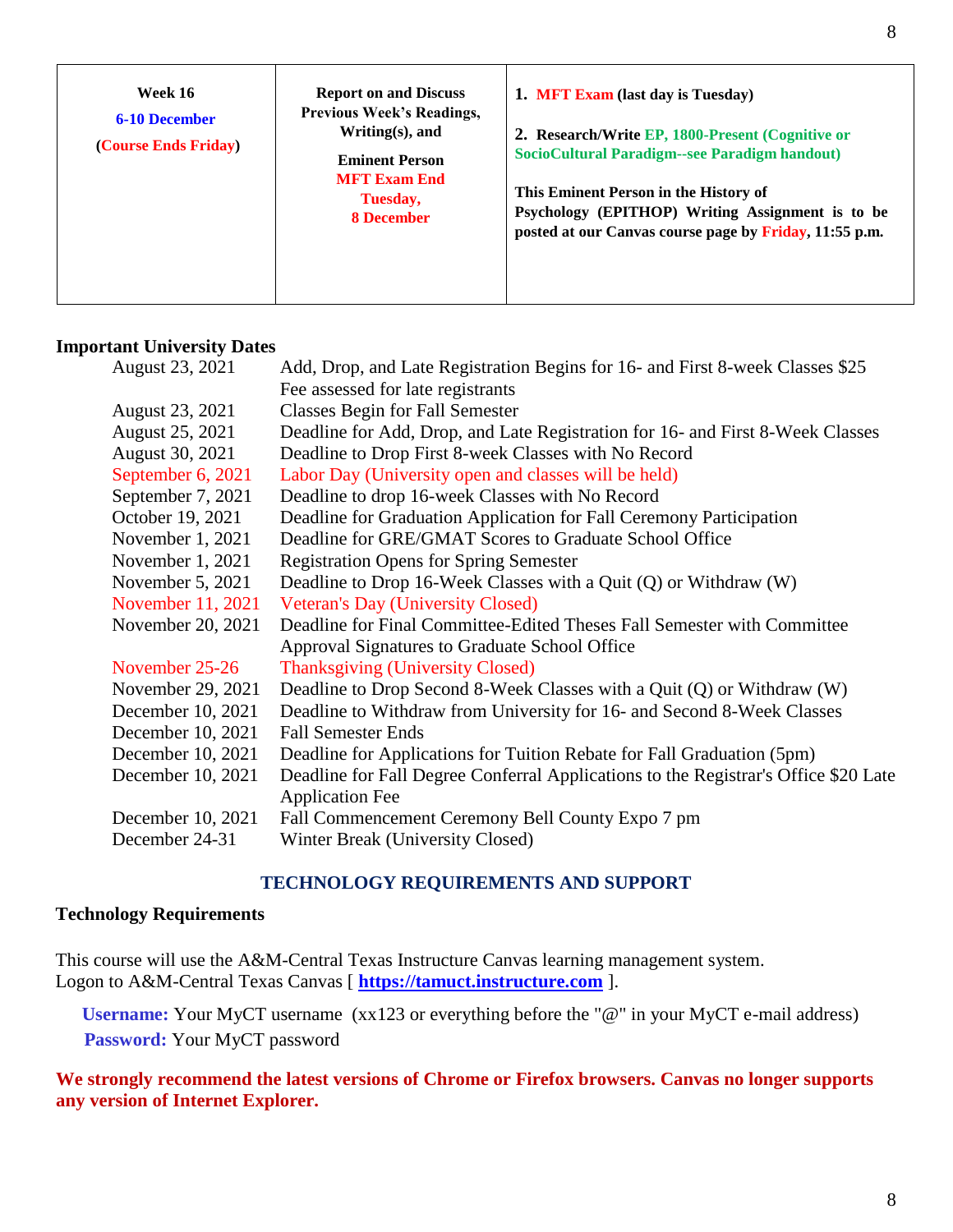### **Technology Support.**

#### **For log-in problems, students should contact Help Desk Central.**

- 24 hours a day, 7 days a week
- Email: helpdesk@tamu.edu
- Phone:  $(254)$  519-5466
- [Web Chat:](http://hdc.tamu.edu/) [http://hdc.tamu.edu]

### **Canvas Support**

Use the Canvas Help link, located at the bottom of the left-hand menu, for issues with Canvas. You can select "Chat with Canvas Support," submit a support request through "Report a Problem," or call the Canvas support line: 1-844-757-0953.

For issues related to course content and requirements, contact your instructor.

### **Online Proctored Testing**

A&M-Central Texas uses Proctorio for online identity verification and proctored testing. This service is provided at no direct cost to students. If the course requires identity verification or proctored testing, the technology requirements are: Any computer meeting the minimum computing requirements, plus web camera, speaker, and microphone (or headset). Proctorio also requires the Chrome web browser with their custom plug in.

*Technology issues are not an excuse for missing a course requirement – make sure your computer is configured correctly and address issues well in advance of assignment and evaluation deadlines.* 

## **COURSE AND UNIVERSITY RESOURCES, PROCEDURES, AND GUIDELINES**

### **Drop Policy**

If you discover that you need to drop this class, you must complete the [Drop Request](https://dynamicforms.ngwebsolutions.com/casAuthentication.ashx?InstID=eaed95b9-f2be-45f3-a37d-46928168bc10&targetUrl=https%3A%2F%2Fdynamicforms.ngwebsolutions.com%2FSubmit%2FForm%2FStart%2F53b8369e-0502-4f36-be43-f02a4202f612) Dynamic Form through Warrior Web.

[https://dynamicforms.ngwebsolutions.com/casAuthentication.ashx?InstID=eaed95b9-f2be-45f3-a37d-46928168bc10&targetUrl=https%3A%2F%2Fdynamicforms.ngwebsolutions.com%2FSubmit%2FForm%2FSta rt%2F53b8369e-0502-4f36-be43-f02a4202f612].

Faculty cannot drop students; this is always the responsibility of the student. The Registrar's Office will provide a deadline on the Academic Calendar for which the form must be completed. Once you submit the completed form to the Registrar's Office, you must go into Warrior Web and confirm that you are no longer enrolled. If you still show as enrolled, FOLLOW-UP with the Registrar's Office immediately. You are to attend class until the procedure is complete to avoid penalty for absence. Should you miss the drop deadline or fail to follow the procedure, you will receive an F in the course, which may affect your financial aid and/or VA educational benefits.

### **Academic Integrity**

Texas A&M University-Central Texas values the integrity of the academic enterprise and strives for the highest standards of academic conduct. A&M-Central Texas expects its students, faculty, and staff to support the adherence to high standards of personal and scholarly conduct to preserve the honor and integrity of the creative community. Any deviation by students from this expectation may result in a failing grade for the assignment and potentially a failing grade for the course. All academic misconduct concerns will be referred to the Office of Student Conduct. When in doubt on collaboration, citation, or any issue, please contact your instructor before taking a course of action.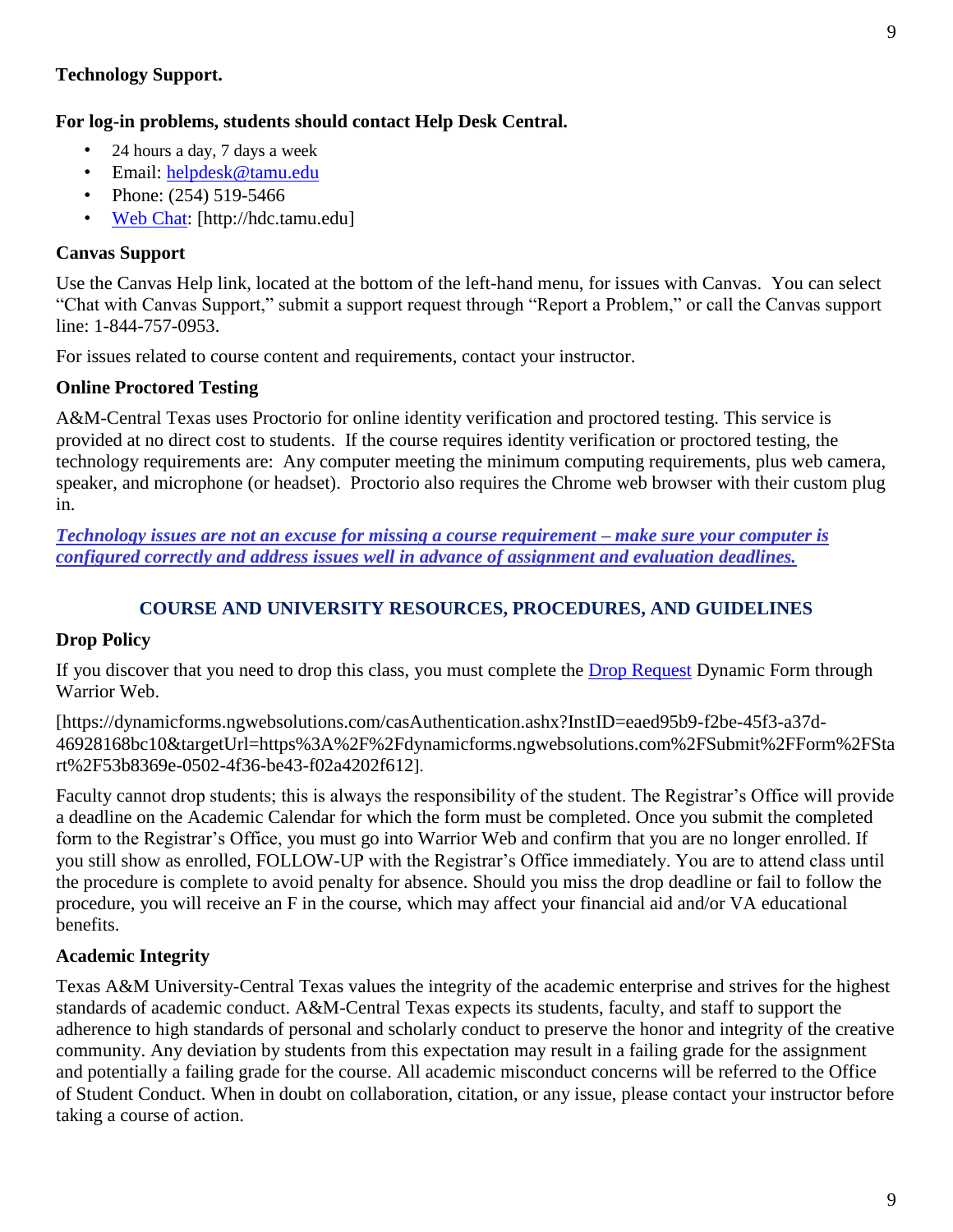10

For more [information](https://nam04.safelinks.protection.outlook.com/?url=https%3A%2F%2Fwww.tamuct.edu%2Fstudent-affairs%2Fstudent-conduct.html&data=04%7C01%7Clisa.bunkowski%40tamuct.edu%7Ccfb6e486f24745f53e1a08d910055cb2%7C9eed4e3000f744849ff193ad8005acec%7C0%7C0%7C637558437485252160%7CUnknown%7CTWFpbGZsb3d8eyJWIjoiMC4wLjAwMDAiLCJQIjoiV2luMzIiLCJBTiI6Ik1haWwiLCJXVCI6Mn0%3D%7C1000&sdata=yjftDEVHvLX%2FhM%2FcFU0B99krV1RgEWR%2BJ%2BhvtoR6TYk%3D&reserved=0) regarding the Student Conduct process, [https://www.tamuct.edu/student-affairs/studentconduct.html].

If you know of potential honor violations by other students, you may [submit](https://nam04.safelinks.protection.outlook.com/?url=https%3A%2F%2Fcm.maxient.com%2Freportingform.php%3FTAMUCentralTexas%26layout_id%3D0&data=04%7C01%7Clisa.bunkowski%40tamuct.edu%7Ccfb6e486f24745f53e1a08d910055cb2%7C9eed4e3000f744849ff193ad8005acec%7C0%7C0%7C637558437485262157%7CUnknown%7CTWFpbGZsb3d8eyJWIjoiMC4wLjAwMDAiLCJQIjoiV2luMzIiLCJBTiI6Ik1haWwiLCJXVCI6Mn0%3D%7C1000&sdata=CXGkOa6uPDPX1IMZ87z3aZDq2n91xfHKu4MMS43Ejjk%3D&reserved=0) a report, [https://cm.maxient.com/reportingform.php?TAMUCentralTexas&layout\_id=0].

## **Academic Accommodations**

At Texas A&M University-Central Texas, we value an inclusive learning environment where every student has an equal chance to succeed and has the right to a barrier-free education. The Office of Access and Inclusion is responsible for ensuring that students with a disability receive equal access to the university's programs, services and activities. If you believe you have a disability requiring reasonable accommodations, please contact the Office of Access and Inclusion, WH-212; or call (254) 501-5836. Any information you provide is private and confidential and will be treated as such.

For more information, please visit our [Access & Inclusion](https://tamuct.instructure.com/courses/717) Canvas page (log-in required) [https://tamuct.instructure.com/courses/717]

# **Important information for Pregnant and/or Parenting Students**

Texas A&M University-Central Texas supports students who are pregnant and/or parenting. In accordance with requirements of Title IX and related guidance from US Department of Education's Office of Civil Rights, the Dean of Student Affairs' Office can assist students who are pregnant and/or parenting in seeking accommodations related to pregnancy and/or parenting. Students should seek out assistance as early in the pregnancy as possible. For more information, please visit [Student Affairs](https://www.tamuct.edu/student-affairs/pregnant-and-parenting-students.html) [https://www.tamuct.edu/studentaffairs/pregnant-and-parenting-students.html]. Students may also contact the institution's Title IX Coordinator. If you would like to read more about these [requirements and guidelines](http://www2.ed.gov/about/offices/list/ocr/docs/pregnancy.pdf) online, please visit the website [http://www2.ed.gov/about/offices/list/ocr/docs/pregnancy.pdf].

Title IX of the Education Amendments Act of 1972 prohibits discrimination on the basis of sex and gender– including pregnancy, parenting, and all related conditions. A&M-Central Texas is able to provide flexible and individualized reasonable accommodation to pregnant and parenting students. All pregnant and parenting students should contact the Associate Dean in the Division of Student Affairs at (254) 501-5909 to seek out assistance. Students may also contact the University's Title IX Coordinator.

# **Tutoring**

Tutoring is available to all A&M-Central Texas students, on a remote online basis. Visit the Academic Support Community in Canvas to view schedules and contact information. Subjects tutored on campus include Accounting, Advanced Math, Biology, Finance, Statistics, Mathematics, and Study Skills. Student success coaching is available online upon request.

If you have a question regarding tutor schedules, need to schedule a tutoring session, are interested in becoming a tutor, success coaching, or have any other question, contact Academic Support Programs at (254) 501-5836, visit the Office of Student Success at 212F Warrior Hall, or by emailing studentsuccess@tamuct.edu.

Chat live with a tutor 24/7 for almost any subject from on your computer! Tutor.com is an online tutoring platform that enables A&M-Central Texas students to log in and receive online tutoring support at no additional cost. This tool provides tutoring in over 40 subject areas except writing support. Access Tutor.com through Canvas.

# **University Writing Center**

University Writing Center: Located in Warrior Hall 416, the University Writing Center (UWC) at Texas A&M University–Central Texas (A&M–Central Texas) is a free service open to all A&M–Central Texas students. For the Fall 2021 semester, the hours of operation are from 10:00 a.m.-5:00 p.m. Monday thru Thursday in Warrior Hall 416 (with online tutoring available every hour as well) with satellite hours available online only Monday thru Thursday from 6:00-9:00 p.m. and Saturday 12:00-3:00 p.m.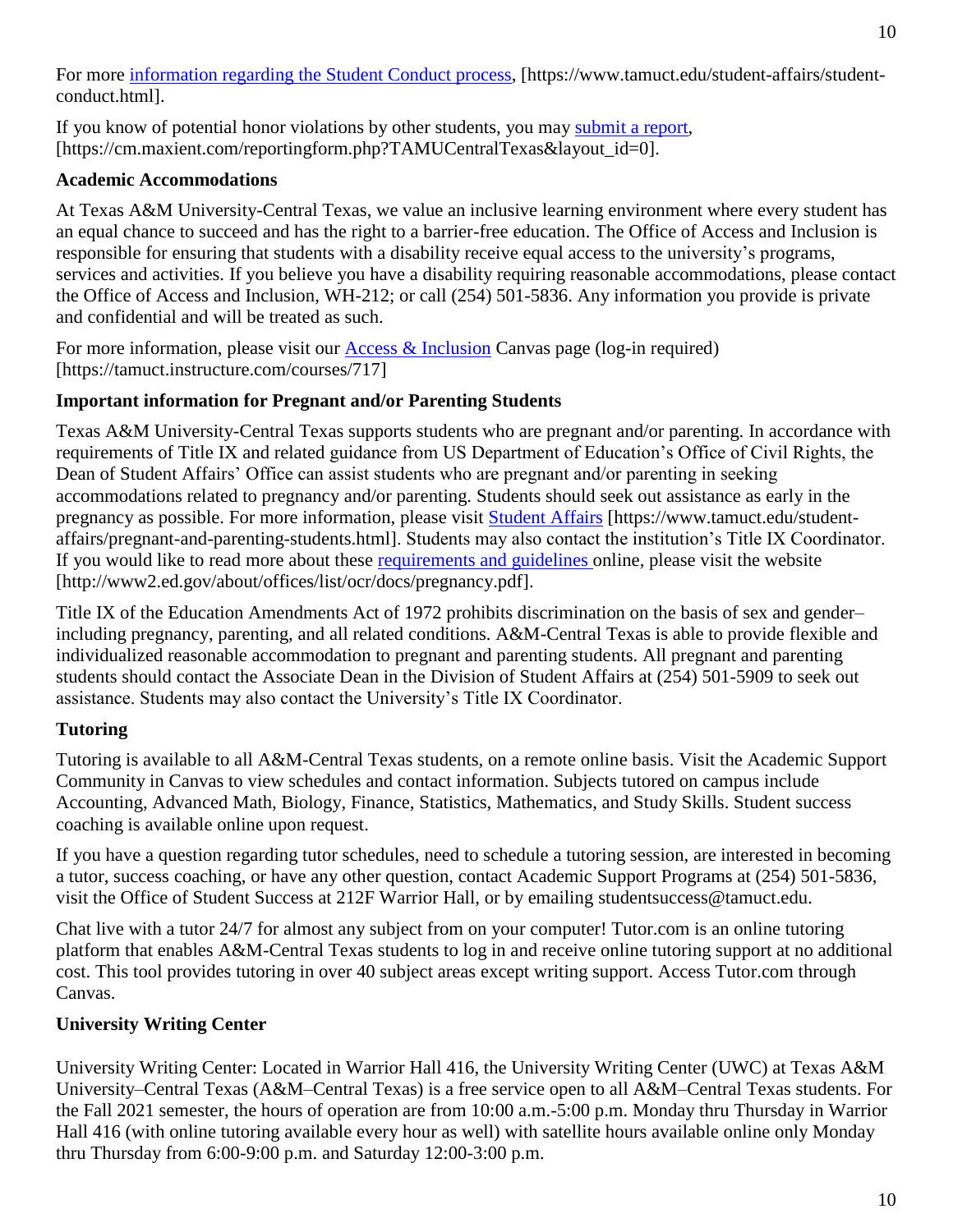Tutors are prepared to help writers of all levels and abilities at any stage of the writing process. While tutors will not write, edit, or grade papers, they will assist students in developing more effective composing practices. By providing a practice audience for students' ideas and writing, our tutors highlight the ways in which they read and interpret students' texts, offering guidance and support throughout the various stages of the writing process. In addition, students may work independently in the UWC by checking out a laptop that runs the Microsoft Office suite and connects to WIFI, or by consulting our resources on writing, including all of the relevant style guides. Whether you need help brainstorming ideas, organizing an essay, proofreading, understanding proper citation practices, or just want a quiet place to work, the UWC is here to help!

Students may arrange a one-to-one session with a trained and experienced writing tutor by making an appointment via WCOnline at https://tamuct.mywconline.com/. In addition, you can email Dr. Bruce Bowles Jr. at bruce.bowles@tamuct.edu if you have any questions about the UWC, need any assistance with scheduling, or would like to schedule a recurring appointment with your favorite tutor by making an appointment via WCOnline at https://tamuct.mywconline.com/. In addition, you can email Dr. Bruce Bowles Jr. at bruce.bowles@tamuct.edu if you have any questions about the UWC, need any assistance with scheduling, or would like to schedule a recurring appointment with your favorite tutor.

# **University Library**

The University Library provides many services in support of research across campus and at a distance. We offer over 200 electronic databases containing approximately 400,000 eBooks and 82,000 journals, in addition to the 96,000 items in our print collection, which can be mailed to students who live more than 50 miles from campus. Research guides for each subject taught at A&M-Central Texas are available through our website to help students navigate these resources. On campus, the library offers technology including cameras, laptops, microphones, webcams, and digital sound recorders.

Research assistance from a librarian is also available 24 hours a day through our online chat service, and at the reference desk when the library is open. Research sessions can be scheduled for more comprehensive assistance, and may take place virtually through WebEx, Microsoft Teams or in-person at the library. Assistance may cover many topics, including how to find articles in peer-reviewed journals, how to cite resources, and how to piece together research for written assignments.

Our 27,000-square-foot facility on the A&M-Central Texas main campus includes student lounges, private study rooms, group work spaces, computer labs, family areas suitable for all ages, and many other features. Services such as interlibrary loan, TexShare, binding, and laminating are available. The library frequently offers workshops, tours, readings, and other events. For more information, please visit our *Library [website](https://nam04.safelinks.protection.outlook.com/?url=https%3A%2F%2Ftamuct.libguides.com%2Findex&data=04%7C01%7Clisa.bunkowski%40tamuct.edu%7C7d8489e8839a4915335f08d916f067f2%7C9eed4e3000f744849ff193ad8005acec%7C0%7C0%7C637566044056484222%7CUnknown%7CTWFpbGZsb3d8eyJWIjoiMC4wLjAwMDAiLCJQIjoiV2luMzIiLCJBTiI6Ik1haWwiLCJXVCI6Mn0%3D%7C1000&sdata=2R755V6rcIyedGrd4Os5rkgn1PvhHKU3kUV1vBKiHFo%3D&reserved=0)* [http://tamuct.libguides.com/index].

## **OPTIONAL POLICY STATEMENTS**

## **A Note about Sexual Violence at A&M-Central Texas**

Sexual violence is a serious safety, social justice, and public health issue. The university offers support for anyone struggling with these issues. University faculty are mandated reporters, so if someone discloses that they were sexually assaulted (or a victim of Domestic/Dating Violence or Stalking) while a student at TAMUCT, faculty members are required to inform the Title IX Office. If you want to discuss any of these issues confidentially, you can do so through Student Wellness and Counseling (254-501-5955) located on the second floor of Warrior Hall (207L).

Sexual violence can occur on our campus because predators often feel emboldened, and victims often feel silenced or shamed. It is incumbent on ALL of us to find ways to actively create environments that tell predators we don't agree with their behaviors and tell survivors we will support them. Your actions matter. Don't be a bystander; be an agent of change. For additional information on campus policy and resources visit the [Title IX webpage](https://www.tamuct.edu/compliance/titleix.html) [\[https://www.tamuct.edu/compliance/titleix.html\]](https://www.tamuct.edu/compliance/titleix.html).